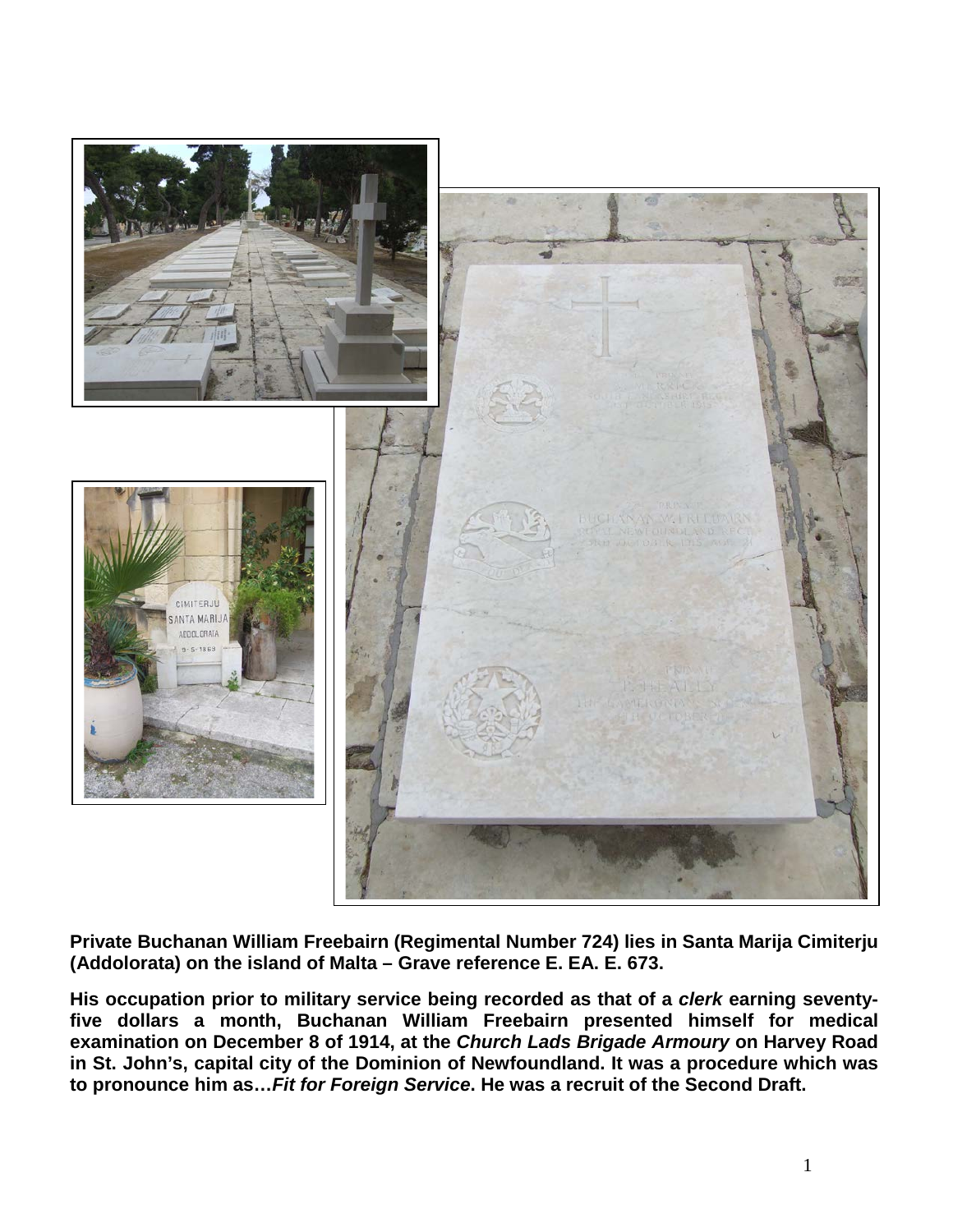**A week plus a single day later, Buchanan William Freebairn was to return to the** *C.L.B. Armoury***, there to enlist – engaged at the private soldier's daily rate of a single dollar a day plus a ten-cent** *Field Allowance***. It appears that he was also to attest on that same December 16.** 

**Now for Private Freebairn, Number 724, there was to be a seven-week waiting period, a few days of which he was to spend in the city, boarding with a Mrs. Ryan of 227 Theatre Hill. It was the Newfoundland tax-payer who subsidized the six days in question. The remainder of the time was likely spent at home, although this is not recorded among his papers.**

**On the fourth day of February of 1915, the first reenforcements – this was 'C' Company - for the Newfoundland contingent – it was not yet at battalion strength - which by this time was serving in Scotland (see further below), were to embark via the sealing tender** *Neptune* **onto the SS** *Dominion* **– the vessel having anchored to the south of St. John's, off Bay Bulls, because of ice conditions.** 

**The vessel was then to sail - and Private Freebairn thus departed Newfoundland for** *overseas service* **- a day later again, on February 5, for trans-Atlantic passage to the United Kingdom.**

**(Right above:** *The image of the steamer 'Dominion' - launched in 1894 as the 'Prussia' - is from the Old Ship Picture Galleries web-site. An older vessel, she was to be requisitioned during the latter part of the Great War as a store and supply ship. She survived the conflict to be scrapped in 1922***.)**

*\*There appears to be some confusion in some sources as to whether these troops were 'C' or 'D' Company. However, 'D' Company was to go overseas some time later on 'Stephano' to Halifax and then on 'Orduña' to Liverpool.*

**(Right above:** *The photograph of personnel of 'C' Company on board the 'Neptune' on the way to the harbour at Bay Bulls is from the Provincial Archives***.)**

**Having disembarked in the English west-coast port-city of Liverpool, the Newfoundlanders entrained for Edinburgh, the first Newfoundland Regiment contingent having by this time been posted to the historic Castle in Scotland's capital city. There they were to provide the garrison, thus being the first unit from overseas ever to do so.** 

**Private Freebairn and the other new-comers reported** *to duty* **at Edinburgh Castle on February 16.** 

**(Right above:** *Edinburgh Castle dominates the city from its position on the summit of Castle Hill***. – photograph from 2011)**





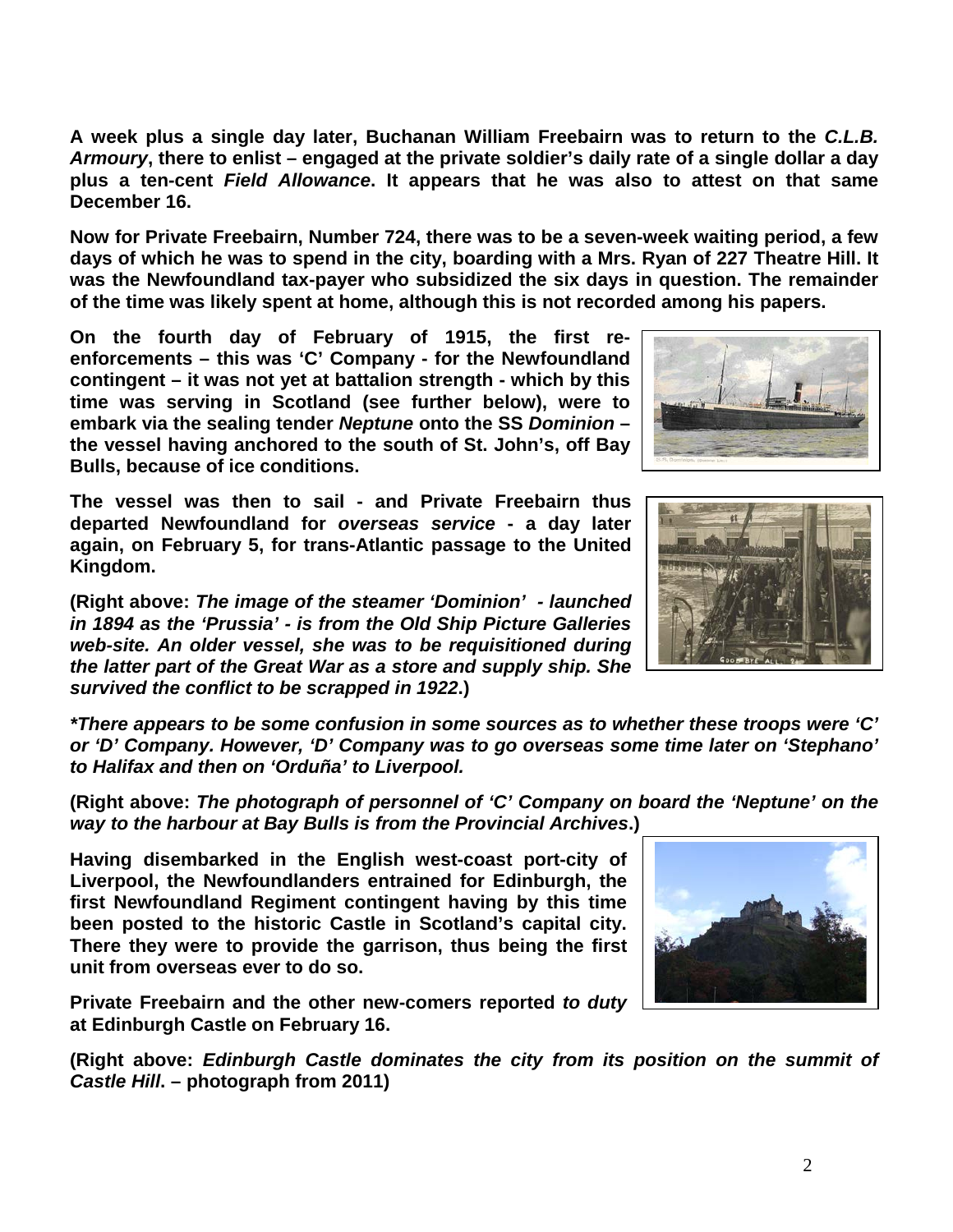**\* \* \* \* \***

**Five to six months before that time, in the late summer and early autumn of 1914 there had been a period of training of some five weeks on the shores of** *Quidi Vidi Lake* **in the east end of St. John's for the newly-formed Newfoundland Regiment's first recruits - to become 'A' and 'B' Companies - during which time the authorities had also been preparing for the Regiment's transfer overseas.**

**This first Newfoundland contingent was to embark on October 3, in some cases only days after enlistment and/ or attestation. To become known to history as the** *First Five Hundred* **and also as the** *Blue Puttees***, on that day they had boarded the Bowring Brothers' vessel** *Florizel* **awaiting in St. John's Harbour.**

**The ship would sail for the United Kingdom on the morrow, October 4, 1914, to its rendezvous with the convoy carrying the 1st Canadian Division overseas, off the south coast of the Island.** 

**(Right above:** *The image of Florizel at anchor in the harbour at St. John's is by courtesy of Admiralty House Museum***.)**

**(Right adjacent:** *Fort George, constructed in the latter half of the eighteenth century, still serves the British Army to this day***. – photograph from 2011)**

**In the United Kingdom this first Newfoundland contingent was to train in three venues during the late autumn of 1914 and then the winter of 1914-1915: firstly in southern England on the Salisbury Plain; then in Scotland at** *Fort George* **– on the Moray Firth close to Inverness; and lastly at Edinburgh Castle – where, as recorded beforehand, it was to provide the first garrison from outside the British Isles – and where 'C' Company and Private Freebairn, as also cited beforehand, would arrive from Newfoundland on February 16 of 1915.**

**\* \* \* \* \***

**Some three months later, on May 11, and three weeks into spring – although in Scotland there was apparently still snow - the entire Newfoundland unit was ordered moved to**  *Stobs Camp***, all under canvas and south-eastwards of Edinburgh, in the vicinity of the town of Hawick.**

**It was to be at** *Stobs Camp* **that the Newfoundland contingent received the re-enforcements from home – 'F' Company which arrived on July 10, 1915 - that would bring its numbers up to that of British Army establishment battalion strength\*. The now-formed 1st Battalion of the Newfoundland Regiment was thus rendered eligible to be sent on '***active service***'.**

**(continued)**





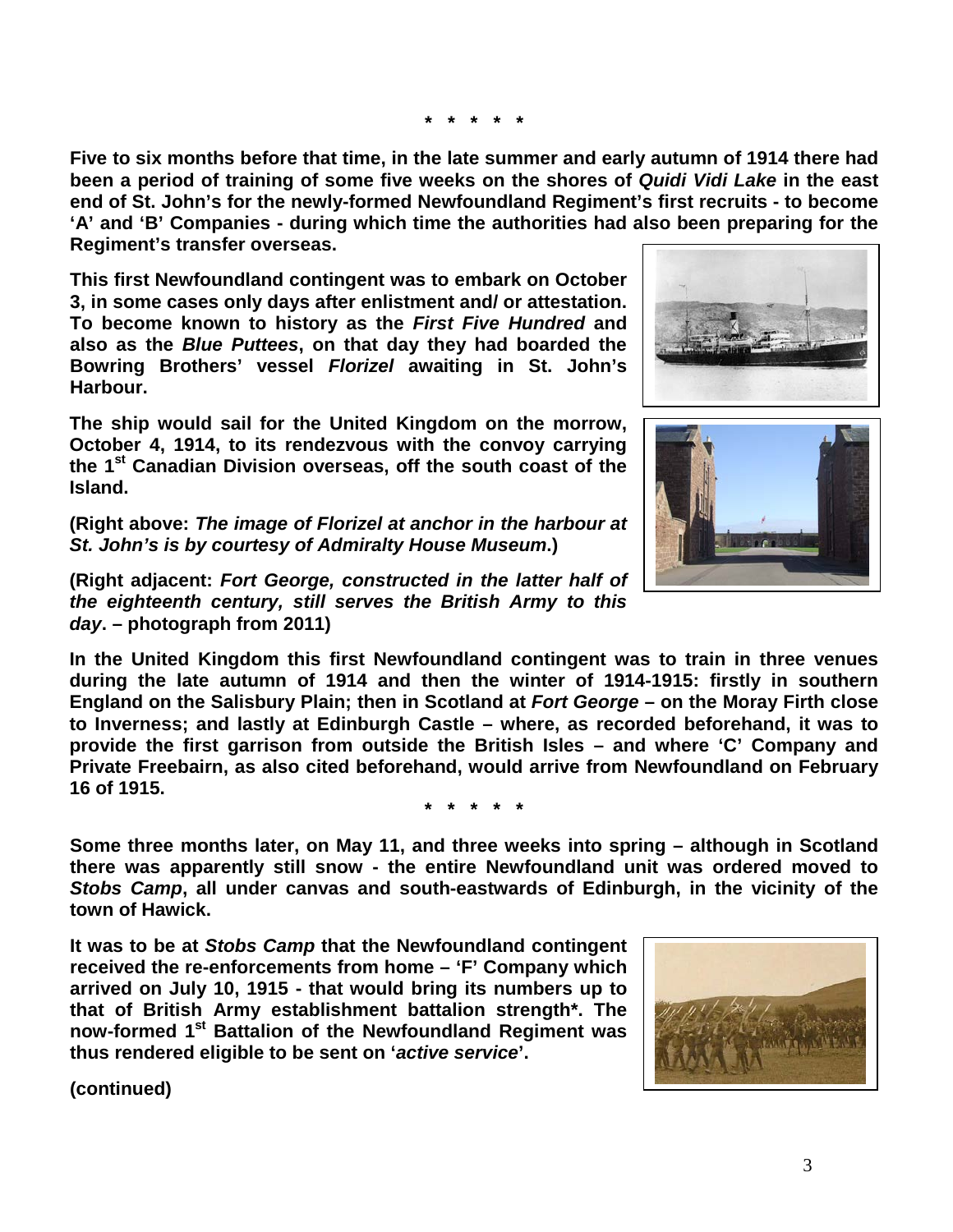**(Preceding page:** *The Newfoundland Regiment marches past on the training ground at Stobs Camp and is presented with its Colours on June 10, 1915.* **– by courtesy of Reverend Wilson Tibbo and Mrs. Lillian Tibbo)**

**\****This was approximately fifteen hundred, sufficient to furnish four 'fighting' companies, two re-enforcement companies and a headquarters staff.*

**At the beginning of that August of 1915, the four senior Companies, 'A', 'B', 'C' and 'D', were then sent south from** *Stobs Camp* **to undergo a final two weeks of training, as well as an inspection by the King, at Aldershot. This force, now the 1st Battalion of the Newfoundland Regiment, was thereupon attached to the 88th Brigade of the 29th Division of the (British) Mediterranean Expeditionary Force.**

**Meanwhile the two junior Companies, 'E' – last arrived at Edinburgh and the aforementioned 'F', were ordered transferred to Scotland's west coast, to Ayr, there to provide the nucleus of the newly-forming 2nd (***Reserve***) Battalion.**

**(Right:** *George V, by the Grace of God, of the United Kingdom of Great Britain and Ireland and of the British Dominions beyond the Seas, King, Defender of the Faith, Emperor of India* **– the photograph is from** *Bain News Services* **via the** *Wikipedia* **web-site.)**

**It was during this period at Aldershot, on August 15, that Private Freebairn was prevailed upon to re-enlist, on this occasion for the** *duration of the war\****.**

**\****At the outset of the War, perhaps because it was felt by the authorities that it would be a conflict of short duration, the recruits enlisted for only a single year. As the War progressed, however, this was obviously going to cause problems and the men were encouraged to re-enlist***.**

(Right above: Some of the personnel of 'A', 'B', 'C' and 'D' Companies of the 1<sup>st</sup> Battalion *of the Newfoundland Regiment at Aldershot in August of 1915, prior to its departure to active service on the Gallipoli Peninsula* **– from** *The Fighting Newfoundlander* **by Col. G.W.L. Nicholson, C.D.)**

**On August 20, 1915, Private Freebairn and the Newfoundland unit embarked in the Royal Navy Harbour of Devonport onto the requisitioned passenger-liner** *Megantic* **for passage to the Middle East and to the fighting against the Turks. There, a month later – having spent some two weeks billeted in British barracks in the vicinity of the Egyptian capital, Cairo - on September 20, the 1st Battalion landed at** *Suvla Bay* **on the**  *Gallipoli Peninsula***.**

**(Right above:** *The image of Megantic, here in her peace-time colours of a 'White Star Line' vessel, is from the Old Ship Picture Galleries web-site***.)**





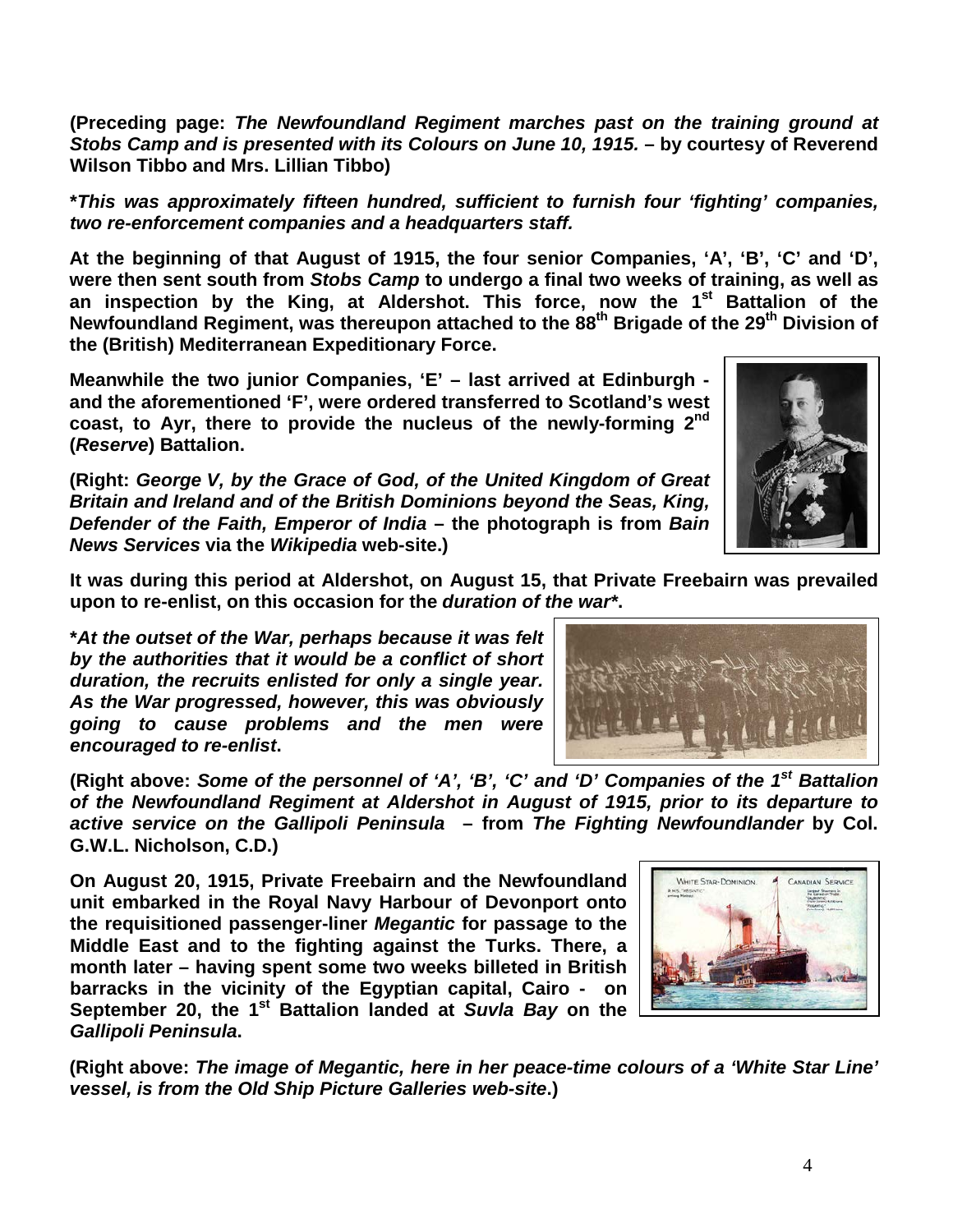**(Right:** *Kangaroo Beach, where the officers and men of the 1st Battalion, Newfoundland Regiment, landed on the night of September 19-20, 1915, is to be seen in the distance at the far end of Suvla Bay. The remains of a landing-craft are still clearly visible in the foreground on 'A' Beach***. – photograph taken in 2011)**

**(Right:** *Newfoundland troops on board a troop-ship anchored at Mudros: either Megantic on August 29, Ausonia on September 18, or Prince Abbas on September 19 – Whichever the case, they were yet to land on Gallipoli***. – from Provincial Archives)**

**(Right below:** *A century later, the area, little changed from those far-off days, of the Newfoundland positions at Suvla, and where the 1st Battalion of the Newfoundland Regiment was to serve during the autumn of 1915* **– photograph from 2011)**

**When the Newfoundlanders landed from their transport ship at**  *Suvla Bay* **on that September night of 1915 they were to disembark into a campaign that was already on the threshold of collapse.**

**Not only in the area where the Newfoundland Battalion was to serve but, even ever since the very first days of the operation in April of 1915, the entire** *Gallipoli Campaign,* **including the operation at** *Suvla Bay,* **had proved to be little more than a debacle:** 

**Flies, dust, disease, the frost-bite and the floods – and of course the casualties inflicted by an enemy who was to fight a great deal better than the British High Command\* had ever anticipated – were eventually to overwhelm the British-led forces and those of the French, and it would finally be decided to abandon not only** *Suvla Bay* **but the entire** *Gallipoli* **venture.**

**(Right above:** *No-Man's-Land at Suvla Bay as seen from the Newfoundland positions* **– from** *Provincial Archives***)**

**(Right:** *An un-identified Newfoundland soldier in the trenches at Suvla Bay –* **from** *Provincial Archives***)**

*\*Many of the commanders chosen were second-rate, had been brought out of retirement, and had little idea of how to fight – let alone of how to win. One of the generals at Suvla, apparently, had handed in his resignation during the Campaign and had just gone home.*

**(continued)**









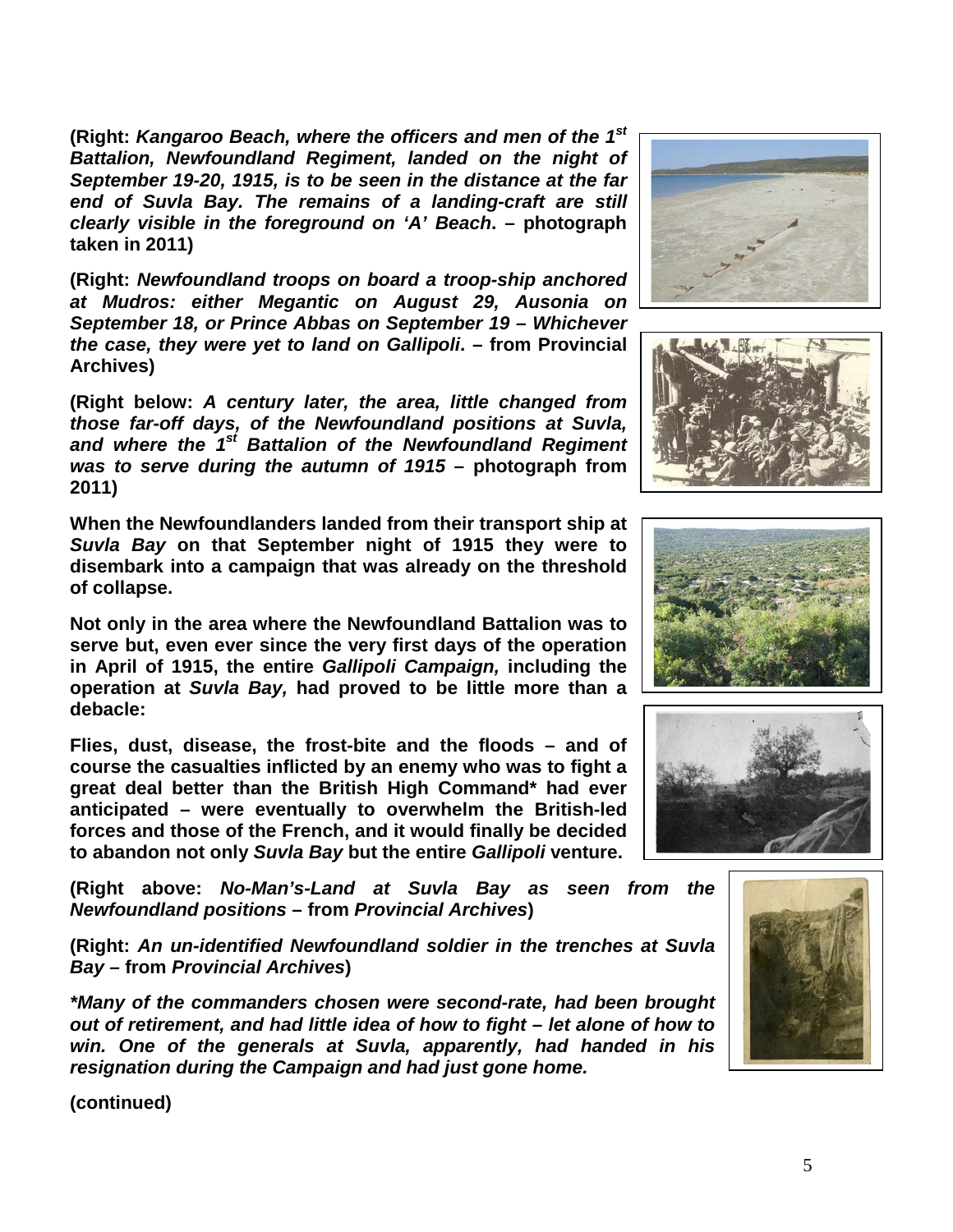**\* \* \* \* \***

**Just over three weeks after having set foot onto the sand and stone – mostly the latter – of**  *Kangaroo Beach***, on or about October 13 Private Freebairn was to be evacuated from the Newfoundland Battalion positions at** *Suvla Bay* **and taken on board His Majesty's Hospital Ship** *Glenart Castle***.** 

**He was suffering from pyrexia (a high temperature).**

**(Right:** *The image of Glenart Castle in her war-time hospitalship garb is from the Old Ship Picture Galleries web-site. Built in 1900 as 'Galician', she was re-named in 1914 to 'Glenart Castle' prior to being requisitioned for her role as a hospital ship. The vessel was not to survive the conflict as she was torpedoed and sunk on February 26 of 1918***.)**

**The vessel, having sailed on October 15, was to set course and transport him to the British-held Mediterranean island of Malta – with perhaps a brief stop at** *Mudros Bay* **and Harbour on the Greek island of Lemnos. Upon his arrival on the island, Private Freebairn was admitted on the 20<sup>th</sup> into hospital.** 





**(Right above:** *One of the many now-abandoned British medical facilities which still stand on the island of Malta – independent since 1964* **– photograph from 2011)**

**The son of Dr. Robert Jardine Freebairn and of Sarah Bradshaw Freebairn (née** *Boyle***)\* – to whom he had allotted a daily fifty cents from his pay - of Ferryland at that time, he was also brother to Charles A. (***Charlie***)\*\*, to Kate-Jardine and to Jessie.** 

*\*The couple was married on January 1 of 1889.*

*\*\*Enlisted May 29, 1916. Honorary Second Lieutenant (before his Commission he was Number 2811 of the (Royal) Newfoundland Regiment), he was wounded at Monchy-le-Preux on April 14, 1917, and at Masnières on November 20 of the same year. After recuperation from his second injury, he was to serve with the 2nd Battalion (Reserve) at which time he was promoted to officer rank. He survived the Great War and returned home in 1919.* 

**Private Freebairn was reported as having** *died of sickness***, of dysentery, in hospital on Malta on October 23, 1915.** 

**Buchanan William Freebairn - apparently his nickname was** *Chan* **– had enlisted at a declared twenty-one years of age: date of birth in Tilt Cove, Newfoundland, on August 29, 1893 (from the Newfoundland Birth Register).** 

**He shares his tombstone with Private V. Merrick of the South Lancashire Regiment and Private P. Heally, of the Cameronians (***Scottish Rifles***).** 

**(continued)**